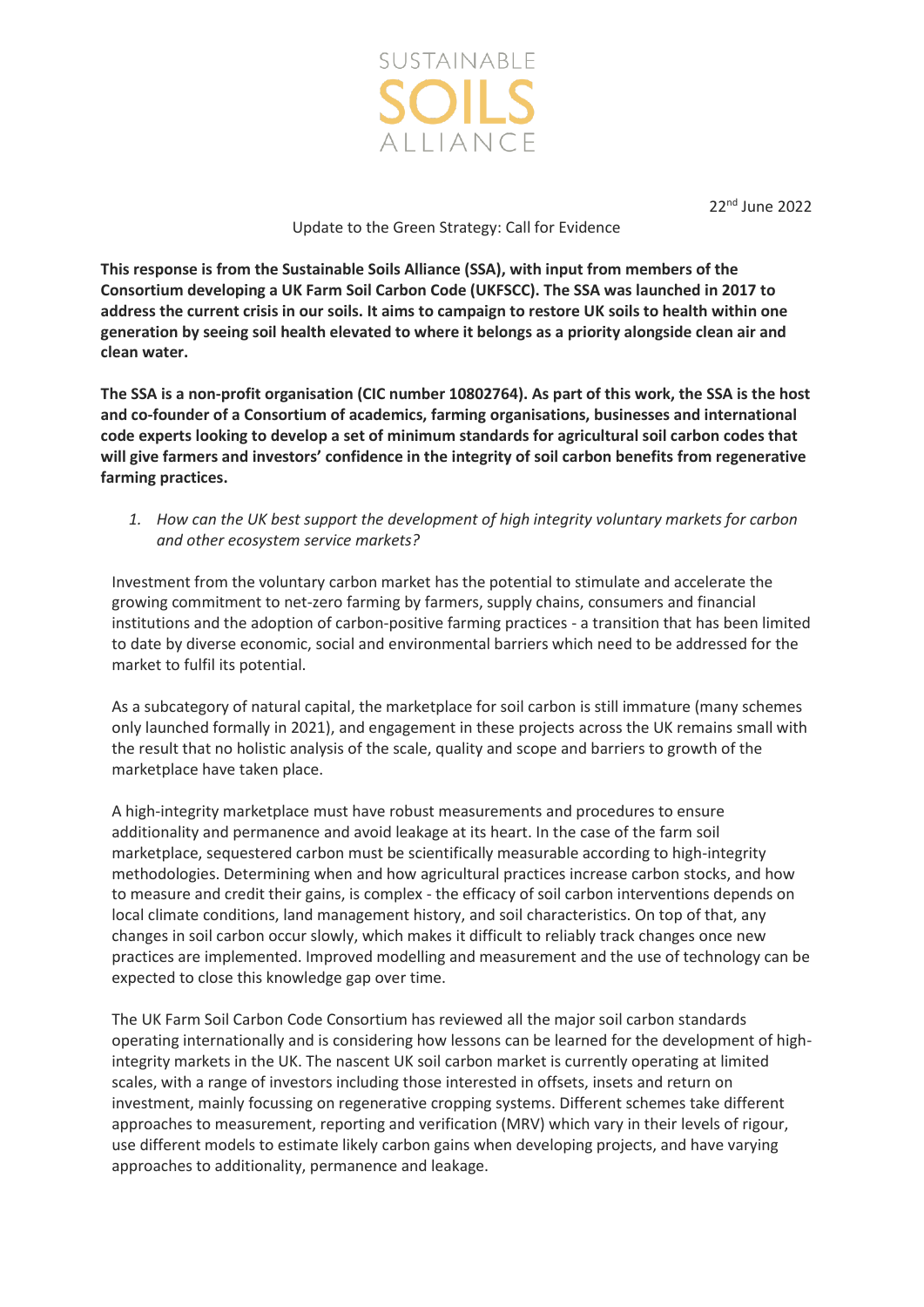The proliferation of soil carbon market schemes and their differences in approach are creating confusion for farmers and investors alike, and concerns about the integrity of some schemes are undermining market confidence, risking de-legitimising soil carbon markets through the sale of easily reversible, "hot air" credits, for example via double-counting of benefits without the use of market registries or the sale of benefits that would have happened without intervention, and so are not additional.

As a result, there have been calls for the government to introduce a single, government-backed soil carbon code on a similar footing with the Woodland Carbon Code and the Peatland Code. However, our stakeholder consultation has shown that many of the existing market players already have credible standards, and rather than replacing these with a new code, which would stifle competition, it has been argued that the role of government should be to assess the integrity of existing codes, signposting farmers and investors to the most credible and providing guidance to those that need to be improved.

**As a result, and as a matter of urgency, it is crucial that a set of minimum standards are established to ensure high-integrity approaches to MRV, additionality, permanence and leakage in the existing soil carbon market, alongside the development of an open-access code aligned with these minimum standards that is operated on a not-for-profit basis, to enable new entrants to this market. This work is already underway, led by the UK Farm Soil Carbon Code Consortium funded by the Environment Agency. This would then enable continued competition between existing, typically internal, private standards and new open standards, in the same way that both peatland and woodland carbon markets now enjoy competition between codes (see Wilder Carbon) which is driving up standards in these markets.** 

The UK Farm Soil Carbon Code Consortium has provided methods and a clear demonstration that it is possible to develop such a set of minimum standards for soil carbon markets. This approach could then be replicated for the development of minimum standards to govern the emergence of codes governing the sale of other ecosystem services from regenerative agriculture (e.g. water quality) and for carbon and other ecosystem services in other habitats and land uses across the UK.

It is highly desirable for any set of minimum standards for carbon and other ecosystem market codes to be agreed and operate nationally, given that these markets all currently operate at this scale. To enable this, there are three options that may be considered:

- 1. The British Standards Institute (BSI) has a well-established process for developing these sorts of standards, and combined with insights from the initial work conducted by the UK Farm Soil Carbon Code Consortium, should be able to facilitate the development and operation of minimum standards for all the UK's key land uses, habitats and ecosystem services. They would also be able to develop high-level ecosystem market principles that could guide the development of minimum standards that are comparable across habitats/land-uses and ecosystem services, considering for example, responsible investment principles and work by ICVCM on core carbon principles;
- 2. Although closer to the government, the JNCC would be an equally credible organisation that could develop and manage these standards on behalf of each of the UK governments. Crucially it has the evidence-based expertise to ensure minimum standards remain consistent with the fast-moving pace of research in each of the relevant areas;
- 3. A combination of BSI and JNCC might offer the best of both worlds, with BSI developing and owning/operating the minimum standards, and JNCC facilitating expert groups to regularly review and feed updates into the BSI process, based on the latest evidence. Such groups could also be responsible for horizon scanning for threats to, and unintended consequences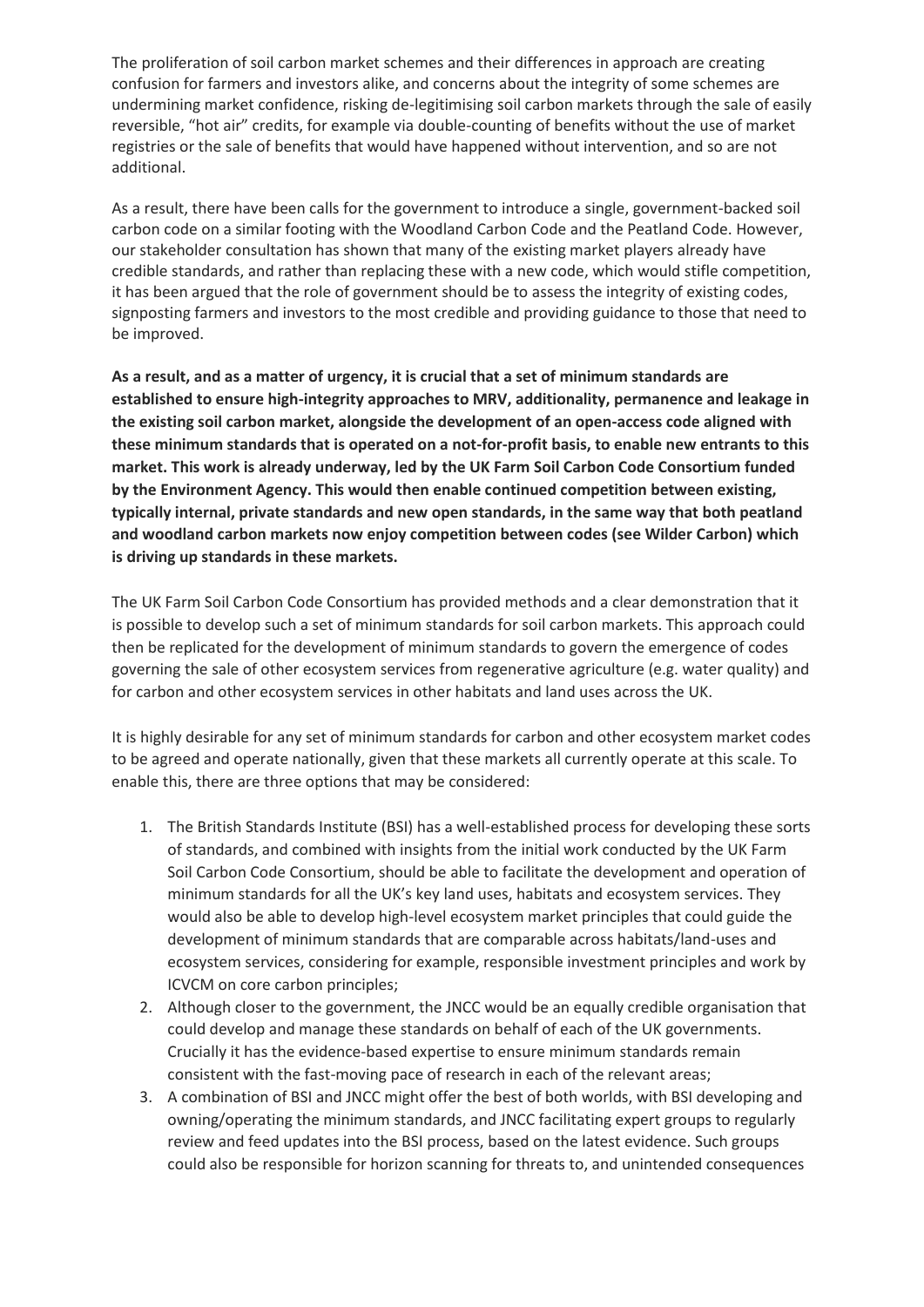of, market development, for example developing recommendations for public interest tests for land acquisition or community wealth funds, for discussion by the coordination group, to ensure recommendations would work across ecosystem services, habitats and land uses.

As can be seen from Figure 1, there are several other missing components that are needed to ensure the integrity of carbon and other ecosystem markets in the UK:

- 1. Market principles and reporting guidelines have the capacity to standardise how codes are developed, operated and used, and the claims that can be made by investors. By creating high-level criteria for high-integrity markets, and only sign-posting codes and standards that meet these criteria, it is possible to drive market activity towards the most robust codes.
- 2. Coordination between expert groups is needed, to ensure continued consistency between minimum standards for different habitats and land uses, as these develop over time in response to new evidence. Co-ordination is also needed with policy teams in each of the UK countries to ensure the operation of minimum standards and identification of threats to/from market development can feed into policy processes in each country and avoid competition between countries where different regulatory or incentive regimes drive investment towards or away from different parts of the UK.
- 3. Integration mechanisms are also needed to ensure: a) markets for one ecosystem service do not compromise the delivery of other services; b) private payments are possible for multiple ecosystem services where possible from the same location ("stacking"); and c) effective blending of public and private payments for ecosystem services, where possible using public funds to de-risk and leverage private finance or pay for outcomes in locations and for services in which there is market failure. Where possible, a place-based approach should be taken that engages relevant stakeholders, for example learning from Landscape Enterprise Networks or Scottish Government's pilot Rural Land Use Partnerships.
- 4. If there is sufficient evidence that there are irregularities in these emerging markets, it may be possible to argue for the Financial Conduct Authority to extend its jurisdiction to ecosystem markets, protecting the financial interests of farmers, investors, and intermediaries.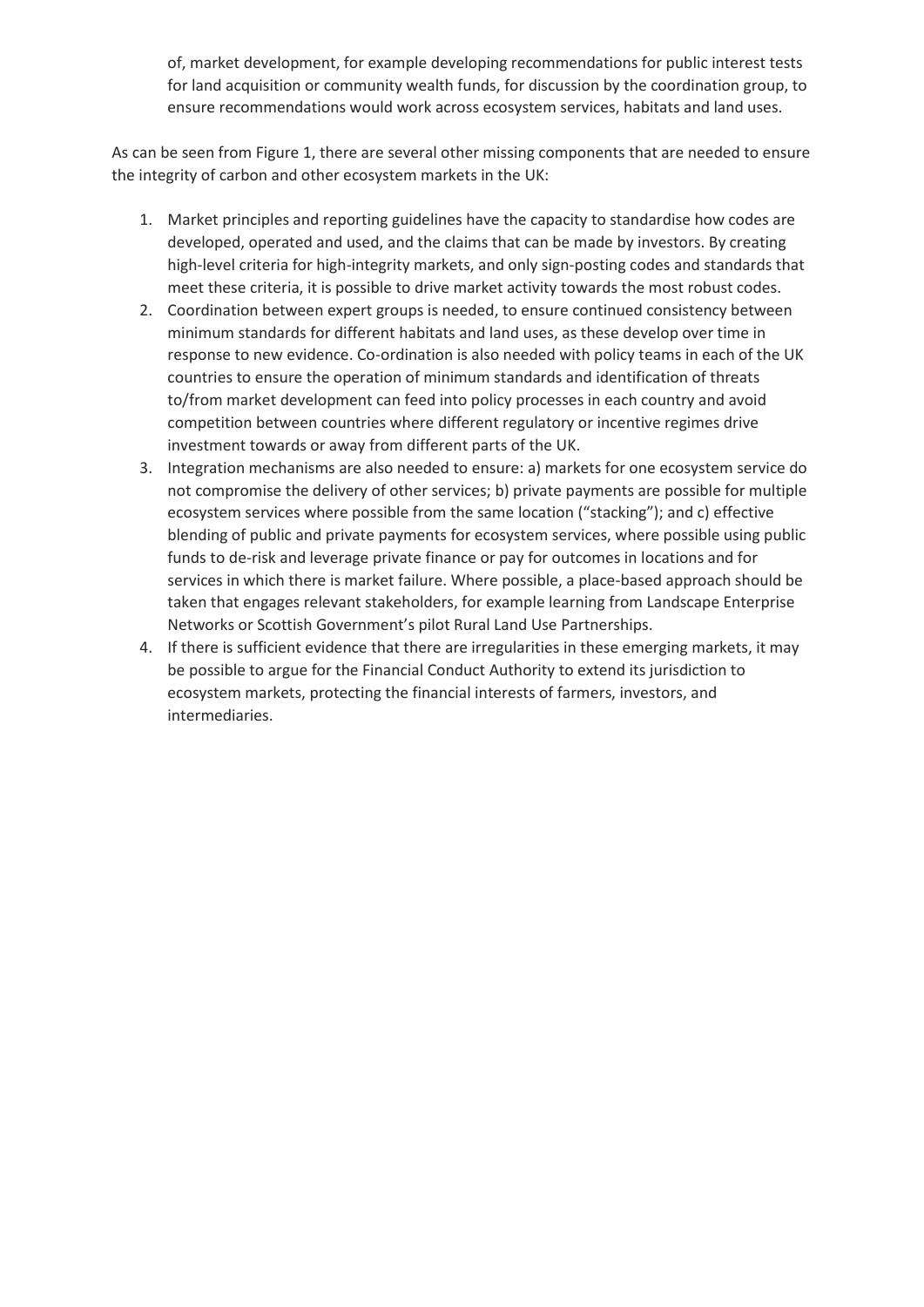*Figure 1: Components needed to ensure the integrity of carbon and other ecosystem markets in the UK (also available [here\)](https://sustainablesoils.org/images/pdf/Ecosystem_markets_governance_hierarchy.pdf)*



Marketplace growth will also depend upon a broader, holistic understanding of the impact of the ecosystems marketplace, the early identification of unintended consequence and proportionate steps taken by regulators to address them. When it comes to farm soil carbon, these unintended consequences might include:

- Increased nitrous oxide: Some practices may store more carbon in soil but also increase emissions of nitrous oxide, another GHG.
- Leakage: Investment in local offsets must not lead to leakage increases in emissions elsewhere to compensate for domestic productivity loss.
- Taking land out of production: Investors in natural capital (private/individual and corporate/institutional buyers) are increasing competition in the farmland market, putting up the price of land "land sparing", because land is taken out of production, and put aside or "spared" for carbon.
- Overall soil health: GHG removal is only one of the potential ecosystem and other benefits of increased carbon stocks, which include productivity biodiversity, clean water, flood risk management etc. There is a risk that a focus on carbon offsetting will lead a) to unrealistic expectations of the economic prize at stake, b) an undue focus on offsetting as the principal motivator of change at the expense of other ecosystem marketplaces and c) an emphasis on carbon as the exclusive indicator for soil health at the expense of other outcomes (structure etc).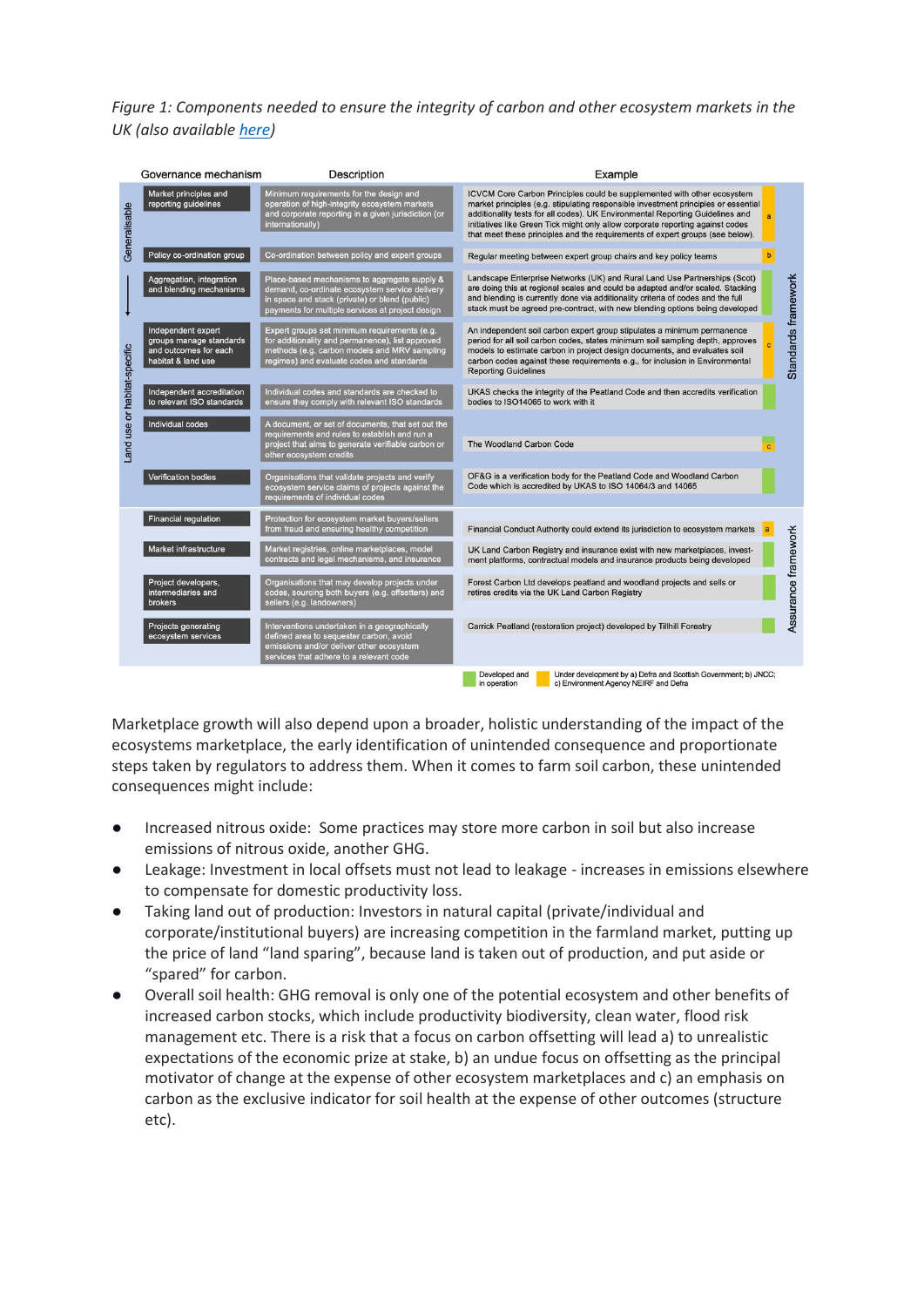*2. How can we ensure that these markets encourage robust action on the UK's climate and environmental goals, and appropriately scale up finance flows to support these?*

Public money has been committed for the creation of a Farm Soil Carbon 'Code' through the Environment Agency Natural Environment Readiness Fund (NEIRF); however, this work, including the creation of minimum standards will address only some of the critical knowledge and investment gaps needed for the marketplace to flourish.

We hope that government investment and explicit support for the code project as the foundations of a robust, credible marketplace will be kickstart investment from public and private sources. It should provide the critical first step the market confidence needed to unlock pent-up private investment capable of transforming UK farming and contributing to the target laid out in the 2021 Spending Review to raise at least £500 million in private finance to support nature's recovery. Other steps the government can take to scale up investment might include:

● **Investment in Modelling:** Decisions about how best to manage soils sustainably and proactively in the transition to net zero should take advantage of the growing evidence base for the economic, social and environmental impacts of different land uses. When it comes to the storage of carbon in soils (soil carbon sequestration), the evidence base is thin especially when it comes to understanding the impact of specific management options on specific soils and under specific environmental and social conditions.

As a priority, we urge the government to invest in filling this knowledge gap, and specifically scenario modelling to predict outcomes of different soil management interventions on soil carbon sequestration across all UK farming systems. This would provide vital information to UK farmers and land managers to help them make critical land use and management decisions under growing demands and markets for land-based carbon, alongside the increasing pressures on agricultural food production.

● **Enable financial stacking:** Investment from carbon offsetting is only one of the financial drivers underpinning the sequestration of carbon into soils (see above). By aggregating demand for multiple services, it will be possible to design packages of measures including those that sequester and store soil carbon that provide multiple co-benefits including improved water quality, biodiversity, resilience to drought, and improved yields (see Reed et al, 2020) as has been successfully done in Landscape Enterprise Networks.

In many instances, only when public and private eco-system support are combined will there be the necessary investment and joined-up thinking needed to give farmers confidence and motivation for long-term change (i.e. permanence) to their land management changes.

- **Start-up costs:** In recognition of the potential barrier for certain farm soil carbon projects from MRV costs we see a role for the government in covering some of the start-up expenses involved. We would draw your attention to Australia where the Government offered grants to support baseline measurement costs, the US independent quantification and analysis platform, COMET, was developed under USDA guidance. Government support along these lines will help reduce costs to projects and deliver economies of scale relevant to a UK marketplace.
- Public/Private finance: Government support is not just about direct funding, but how this funding will sit alongside private schemes. A good example is the Soil Standards embedded in the SFI (England), under which farmers will be paid (between £22 and £58 per ha) for practices that protect/ improve their soils. Defra estimates this could save up to 60,000 tonnes of CO2 each year from 2023 to 2027, increasing to 800,000 tonnes per year by 2037.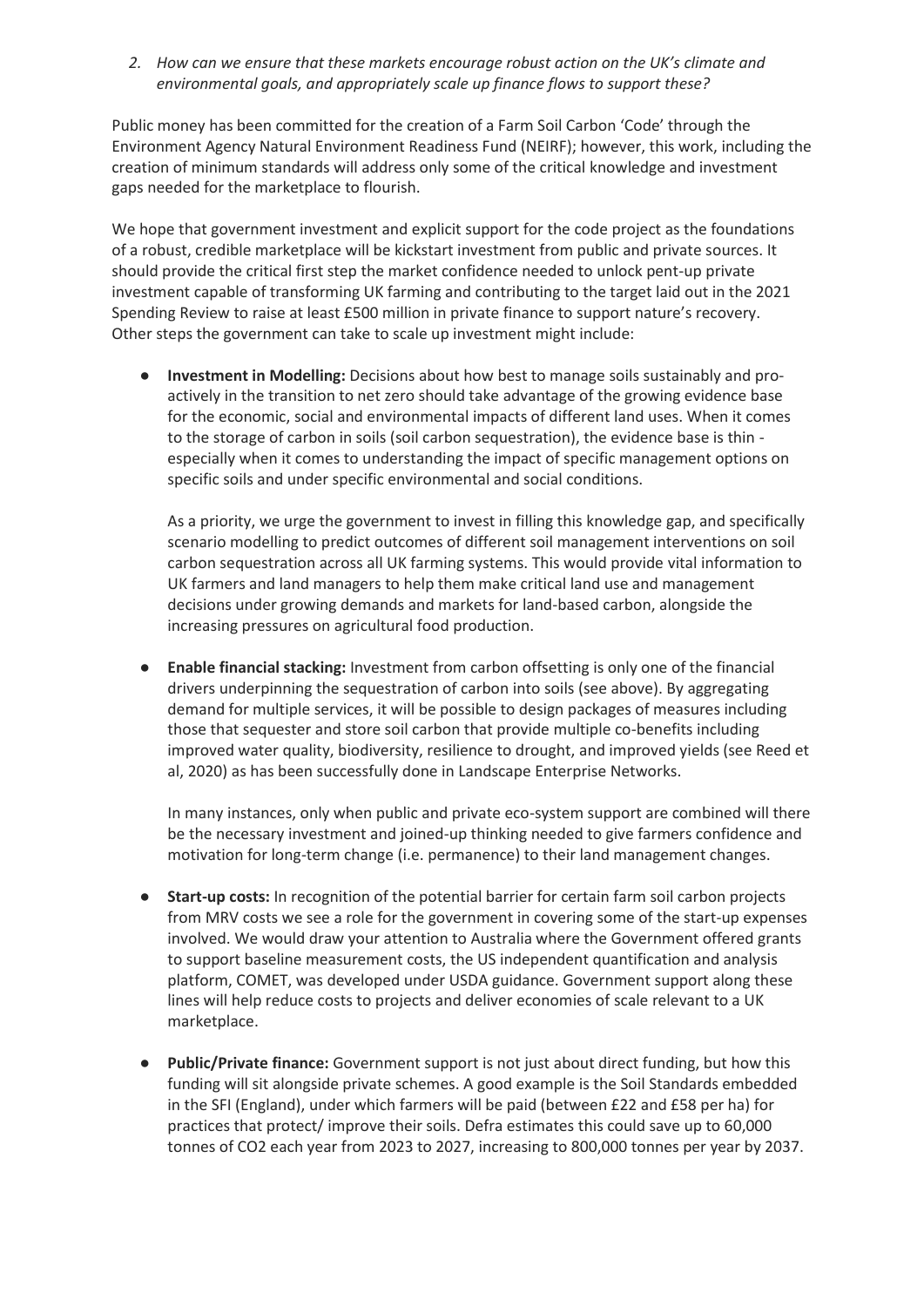Defra sees public and private schemes operating alongside one another; however, this raises the challenge of additionality - ensuring the government pays for additional benefits and avoids paying for the same thing twice, whilst not 'crowding out' private funding and investment. Private investors will be equally keen to avoid paying for things twice. Indeed, the principle of additionality may disqualify farmers who receive money via the Standards from participating in private markets (especially where carbon credits used for off-setting are at stake).

● **'Community' responsive:** As part of work developing the UK Farm Soil Carbon Code, we have identified a number of UK soil carbon projects that would not be viable or are not served by the existing codes and/or marketplace. We would like to highlight the need therefore for an open access 'Community Code' to address particular needs of these players – to open up a market place that would otherwise be closed to them because of cost.

The community code would be built around UK specific needs, in line with the minimum standards that are already being developed - as the woodland and peatland codes were and include clearly defined approaches to specific challenges - e.g. how to integrate them with other ecosystem services and the thorny issue of additionality - how to successfully blend public and private income sources. The code would ideally sit alongside the existing and future UK habitat carbon codes with credits registered and issued through the UK Land Carbon Registry.

*3. How should the UK harness the economic opportunities associated with high integrity growth in voluntary carbon markets and ecosystem services markets?* 

Alongside the voluntary carbon marketplace, we are seeing greater interest and momentum in insetting, where businesses are looking to avoid, reduce or sequester upstream or downstream within their value chains. Within the UK supply chain, this is particularly prevalent among dairy businesses looking to secure low carbon futures. Any policy framework for the voluntary carbon market, should acknowledge this parallel 'marketplace' which will be instrumental in driving investment and hence economic opportunities for farmers. However, we should emphasise that, whether offsets or insets are at stake, the need for robust MRV to demonstrate and certify carbon reductions are needed.

Harnessing the economic opportunities at stake also requires intervention on the supply side specifically to address behavioural barriers (willingness to change) among farmers, including low awareness of the importance of soil organic matter, concerns around contract length (required for permanence) and concerns that adoption of private schemes might compromise eligibility for Environmental Land Management (England).

A February 2020 DEFRA Farm Practices Survey revealed practices relating to greenhouse gas mitigation are widespread with 66% of farmers currently taking action to reduce GHG emissions from their farm. However, only 32% of farmers keep track of soil organic matter. This gap demonstrates a willingness among farmers to address GHG emissions, but a comparatively low awareness of the potential for soil carbon to contribute to this - 43% of farmers that don't measure SOM in their soils gave the reason it is 'not important enough to test for'.

Additional barriers/opportunities have been raised by three separate pieces of research (two completed, one ongoing) that examine farmer attitudes towards the farm soil carbon marketplace. Results reveal a preference for blended (public + private (blended) financing, measured 2 (over modelled) soil carbon sequestered, and rewards for historic good practice and short (≤10 year) contracts and permanence periods. Further detail about these surveys can be found [here.](https://sustainablesoils.org/images/pdf/UKFSCC_Workshop_3_Summary.pdf)